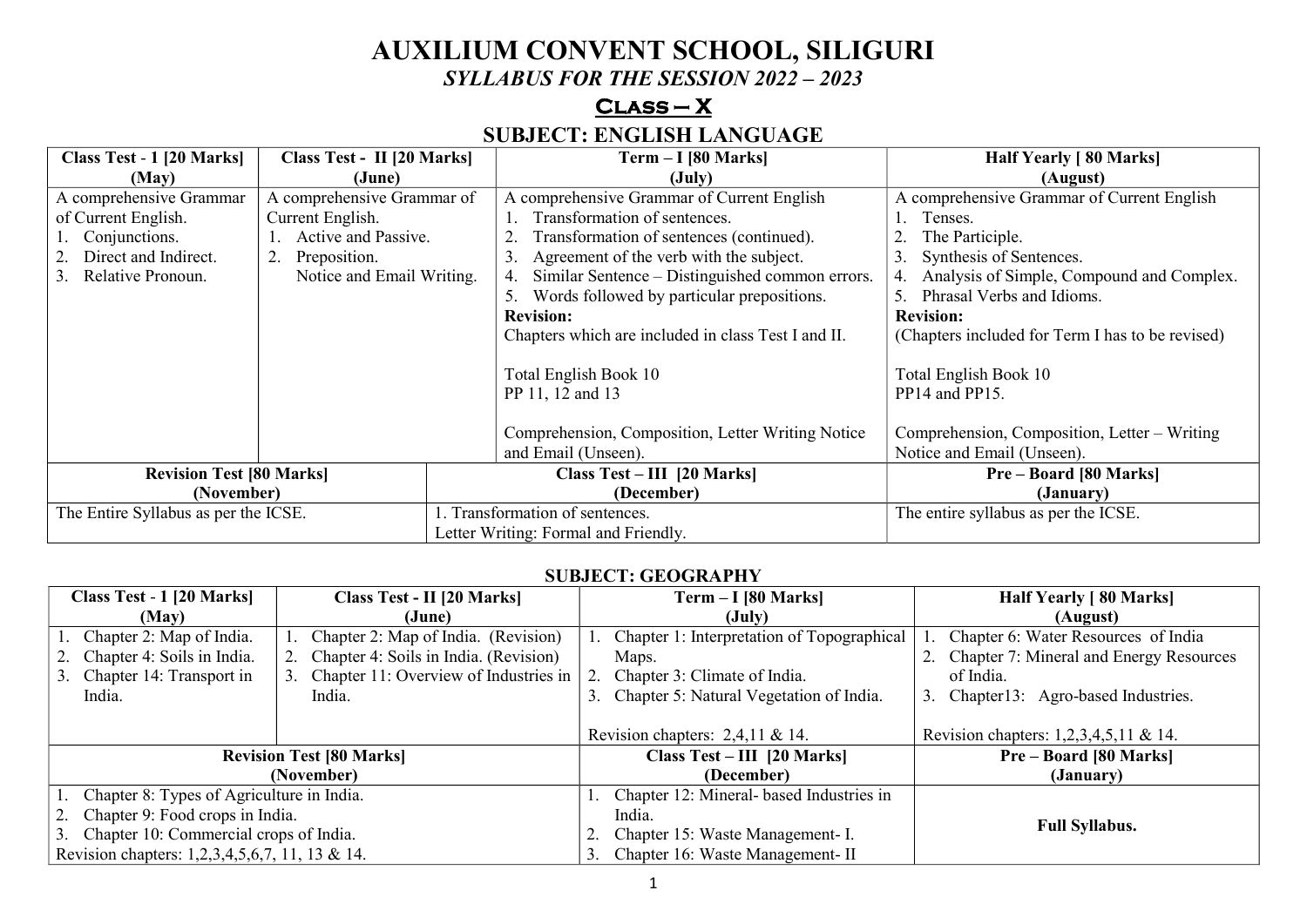## **SUBJECT: LITERATURE IN ENGLISH**

| Class Test - 1 [20 Marks]<br>Class Test - II [20 Marks]        |                                     |                                     | $Term - I [80 Marks]$                                |                                                          | <b>Half Yearly [80 Marks]</b>                   |
|----------------------------------------------------------------|-------------------------------------|-------------------------------------|------------------------------------------------------|----------------------------------------------------------|-------------------------------------------------|
| (May)<br>(June)                                                |                                     |                                     | $(\text{July})$                                      |                                                          | (August)                                        |
| Merchant of Venice Act I,                                      | Merchant of Venice Act III;         |                                     | Merchant of Venice Act I, II, III (Scene I, II)      |                                                          | Merchant of Venice - Act I, II, III             |
| Scene I, II, III                                               | Scene-II.                           |                                     | <b>Poem:</b> Television, Daffodils, The Cold         |                                                          | Poem: The Heart of the Tree, The Cold Within, I |
|                                                                | <b>Poem - Chapter 10: Nine Gold</b> |                                     | Within.                                              |                                                          | Know Why The Caged Bird Sings.                  |
| Medals.                                                        |                                     |                                     | <b>Stories:</b> Old Man at the Bridge, A Face in the | <b>Stories:</b> A Horse and Two Goats, The Blue Bead, My |                                                 |
|                                                                |                                     |                                     | Dark, An Angel in Disguise.                          | Greatest Olympic Prize.                                  |                                                 |
| <b>Revision Test [80 Marks]</b>                                |                                     | $Class Test - III$ [20 Marks]       |                                                      | <b>Pre-Board [80 Marks]</b>                              |                                                 |
| (November)                                                     |                                     | (December)                          |                                                      | (January)                                                |                                                 |
| The Merchant of venice - Act I to IV                           |                                     | Poem: Abou Ben Adhem                |                                                      |                                                          |                                                 |
| Poem: The Bangle Seller, After Blenheim, The Patriot.          |                                     | <b>Stories:</b> All Summer in A Day |                                                      | <b>Full Syllabus.</b>                                    |                                                 |
| Stories: Chief Seattle, Heart and Hands, The Little Matchgirl. |                                     |                                     |                                                      |                                                          |                                                 |

#### **SUBJECT: BENGALI**

| <b>Class Test - 1 [20]</b><br><b>Class Test - II [20 Marks]</b> |                                                              | $Term - I [80 Marks]$                          | <b>Half Yearly [80 Marks]</b>                           |
|-----------------------------------------------------------------|--------------------------------------------------------------|------------------------------------------------|---------------------------------------------------------|
| Marks] (May)                                                    | (June)                                                       | $(\mathrm{July})$                              | (August)                                                |
| <b>গন্প</b> - অসহযোগী<br>কবিতা - খো খো                          |                                                              | গল্প - বামা, অসহযোগী, নাম।                     | গৰ্প - বামা, অসহযোগী, গন্ধটা খুব সন্দেহজনক, নাম         |
| Writing Skill - পত্র                                            | ব্যাকরণ - অশুদ্ধ সংশোধন,                                     | কবিতা - ফুল ফুটুক না ফুটুক, সিঁড়ি, বাবু বলেন। | কবিতা - ফুল ফুটুক না ফুটুক, কুলিমজুর, সিঁড়ি, বাবু বলেন |
| লিখন                                                            | এককথায় প্রকাশ, বাগধারা।                                     | ব্যাকরণ - অশুদ্ধ সংশোধন, এককথায় প্রকাশ,       | ব্যাকারণ - এককথায় প্রকাশ, উক্তি পরিবর্তন, ছেদ ও যতি    |
|                                                                 |                                                              | বাক্য ও বাচ্য পরিবর্তন, উক্তি পরিবর্তন,        | চিহ্নের ব্যবহার, অশুদ্ধ সংশোধন, উপসর্গ ও অনুসর্গ যোগে   |
|                                                                 |                                                              | ছেদ ও যতি চিহ্নের ব্যবহার, বাগধারা।            | বাক্য গঠন, বাক্য পরিবর্তন                               |
|                                                                 |                                                              | Writing Skill - পত্ৰ লিখন, রচনা লিখন,          | Writing Skill - গন্প লিখন, রচনা লিখন, অভিজ্ঞতা ভিত্তিক  |
|                                                                 |                                                              | অভিজ্ঞতাভিত্তিক রচনা, পত্র লিখন।               | রচনা, পত্র লিখন                                         |
|                                                                 |                                                              | Comprehension.                                 | Comprehension                                           |
|                                                                 | <b>Revision Test [80 Marks]</b>                              | Class $Test - III$ [20 Marks]                  | <b>Pre-Board [80 Marks]</b>                             |
|                                                                 | (November)                                                   | (December)                                     | (January)                                               |
| গম্প - দেবতার জন্ম, লালু, গিন্নি, অসহযোগী                       |                                                              | <b>কবিতা</b> - ফুল ফুটুক না ফুটুক              |                                                         |
|                                                                 | <b>কবিতা -</b> আবার আসিব ফিরে, বঙ্গভূমির প্রতি, রবীন্দুনাথের | ব্যাকারণ - সাধু থেকে চলিত পরিবর্তন,            |                                                         |
| প্ৰতি, অমলকান্তি                                                |                                                              | সমোচ্চারিত ভিন্নার্থক শব্দ, বাগধারা।           |                                                         |
| ব্যাকারণ - চলিত থেকে সাধুতে পরিবর্তন, সমোচ্চারিত ভিন্নার্থক     |                                                              |                                                |                                                         |
|                                                                 | শব্দ, প্রত্যয় যোগে শব্দ গঠন, উক্তি পরিবর্তন, এককথায় প্রকাশ |                                                | <b>Full I.C.S.E Syllabus</b>                            |
|                                                                 | Writing Skill - গন্প লিখন, রচনা লিখন, অভিজ্ঞতা লিখন,         |                                                |                                                         |
| কাম্পনিক কথোপকথন, চিত্র পর্যবেক্ষন,                             |                                                              |                                                |                                                         |
| Comprehension                                                   |                                                              |                                                |                                                         |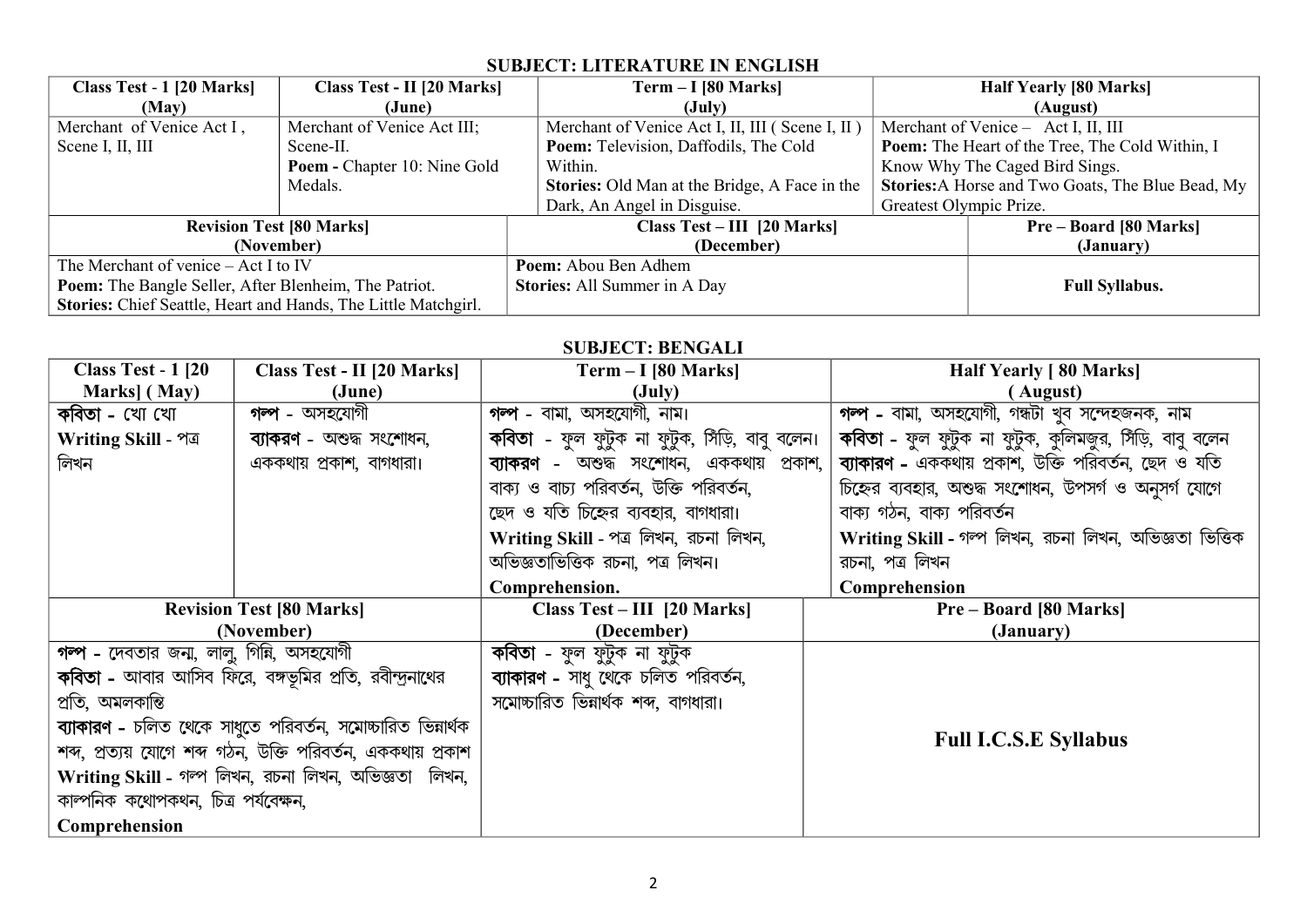#### **SUBJECT: PHYSICS**

|                                                  | Class Test - 1 [20 Marks]                                    | Class Test - II [20 Marks]    | Term - I [80 Marks]                               | <b>Half Yearly</b> [80 Marks]                     |
|--------------------------------------------------|--------------------------------------------------------------|-------------------------------|---------------------------------------------------|---------------------------------------------------|
|                                                  | (May)                                                        | (June)                        | (July)                                            | (August)                                          |
|                                                  | Chapter 2: Work-Energy                                       | Chapter 1: Force.             | Chapter 1: Force. (Revision)                      | Chapter 4: Refraction of Light at Plane Surfaces. |
|                                                  | and Power. [Section $2(A)$ ]                                 | Chapter 2: Work -             | Chapter 2: Work-Energy and Power. (Revision)      | Chapter 5: Refraction Through A Lens.             |
|                                                  | Chapter 3: Machines.                                         | Energy and Power.             | Chapter 3: Machines. (Revision)                   | Chapter 7: Sound.                                 |
|                                                  |                                                              | Chapter 3: Machines.          | Chapter 4: Refraction of Light at Plane Surfaces. | Chapter 8: Current Electricity.                   |
|                                                  |                                                              |                               | Chapter 5: Refraction Through A Lens.             | Chapter 9: Household Circuits.                    |
|                                                  |                                                              |                               | Chapter 7: Sound.                                 | Chapter 10: Electromagnetism.                     |
|                                                  |                                                              |                               |                                                   | Chapter 12: Radioactivity.                        |
| <b>Revision Test [80 Marks]</b>                  |                                                              | Class $Test - III$ [20 Marks] | <b>Pre-Board [80 Marks]</b>                       |                                                   |
|                                                  | (November)                                                   |                               | (December)                                        | (January)                                         |
|                                                  | Chapter 6: Spectrum.                                         |                               | Chapter 11: Calorimetry.                          |                                                   |
|                                                  | Chapter 11: Calorimetry.                                     |                               | Chapter 7: Sound.                                 |                                                   |
|                                                  | Chapter 3: Machines [Revision]                               |                               | Chapter 8: Current Electricity.                   |                                                   |
|                                                  | Chapter 4: Refraction of Light at Plane Surfaces. (Revision) |                               |                                                   | <b>Full Syllabus of class X - Book.</b>           |
| Chapter 5: Refraction Through A Lens. (Revision) |                                                              |                               | [ICSE Concise Physics]                            |                                                   |
| Chapter 7: Sound. (Revision)                     |                                                              |                               |                                                   |                                                   |
|                                                  | Chapter 8: Current Electricity (Revision)                    |                               |                                                   |                                                   |
|                                                  | Chapter 10: Electromagnetism. (Revision)                     |                               |                                                   |                                                   |

#### **SUBJECT: BIOLOGY**

| Class Test - 1 [20 Marks]<br>Class Test - II [20 Marks] |  | $Term - I [80 Marks]$          |                                             | <b>Half Yearly [80 Marks]</b>   |                                             |
|---------------------------------------------------------|--|--------------------------------|---------------------------------------------|---------------------------------|---------------------------------------------|
| (May)<br>(June)                                         |  | $(\text{July})$                |                                             | August)                         |                                             |
| Chapter 2: Structure of                                 |  | Chapter 2: Structure of        | Chapter 2: Structure of chromosome, cell    |                                 | Chapter 2: Structure of chromosome, cell    |
| chromosome, cell cycle and                              |  | chromosome, cell cycle and     | cycle and cell division.                    |                                 | cycle and cell division.                    |
| cell division.                                          |  | cell division.                 | Chapter 3: Genetics.                        |                                 | Chapter 3: Genetics.                        |
|                                                         |  | Chapter 4: Absorption by roots | Chapter 4: Absorption by roots.             |                                 | Chapter 4: Absorption by roots.             |
|                                                         |  | Chapter 5: Transpiration.      | Chapter 5: Transpiration.                   |                                 | Chapter 5: Transpiration.                   |
|                                                         |  |                                | Chapter 7: Chemical Coordination in plants. |                                 | Chapter 6: Photosynthesis                   |
|                                                         |  |                                |                                             |                                 | Chapter 7: Chemical Coordination in plants. |
| <b>Revision Test [80 Marks]</b>                         |  |                                | Class Test - III [20 Marks]                 |                                 | <b>Pre-Board [80 Marks]</b>                 |
| (November)                                              |  |                                | (December)                                  |                                 | (January)                                   |
| Chapter 8: The Circulatory System.                      |  |                                | Chapter 13: The Reproductive System.        |                                 |                                             |
| Chapter 9: The Excretory System.                        |  | Chapter 15: Population.        |                                             |                                 |                                             |
| Chapter 10: The Nervous system.                         |  |                                | Chapter 16: Pollution.                      |                                 |                                             |
| Chapter 11: The Sense Organs.                           |  |                                |                                             | Full Syllabus (chapter 1 to 16) |                                             |
| Chapter 12: The Endocrine glands.                       |  |                                |                                             |                                 |                                             |
| Chapter 14: Human Evolution.                            |  |                                |                                             |                                 |                                             |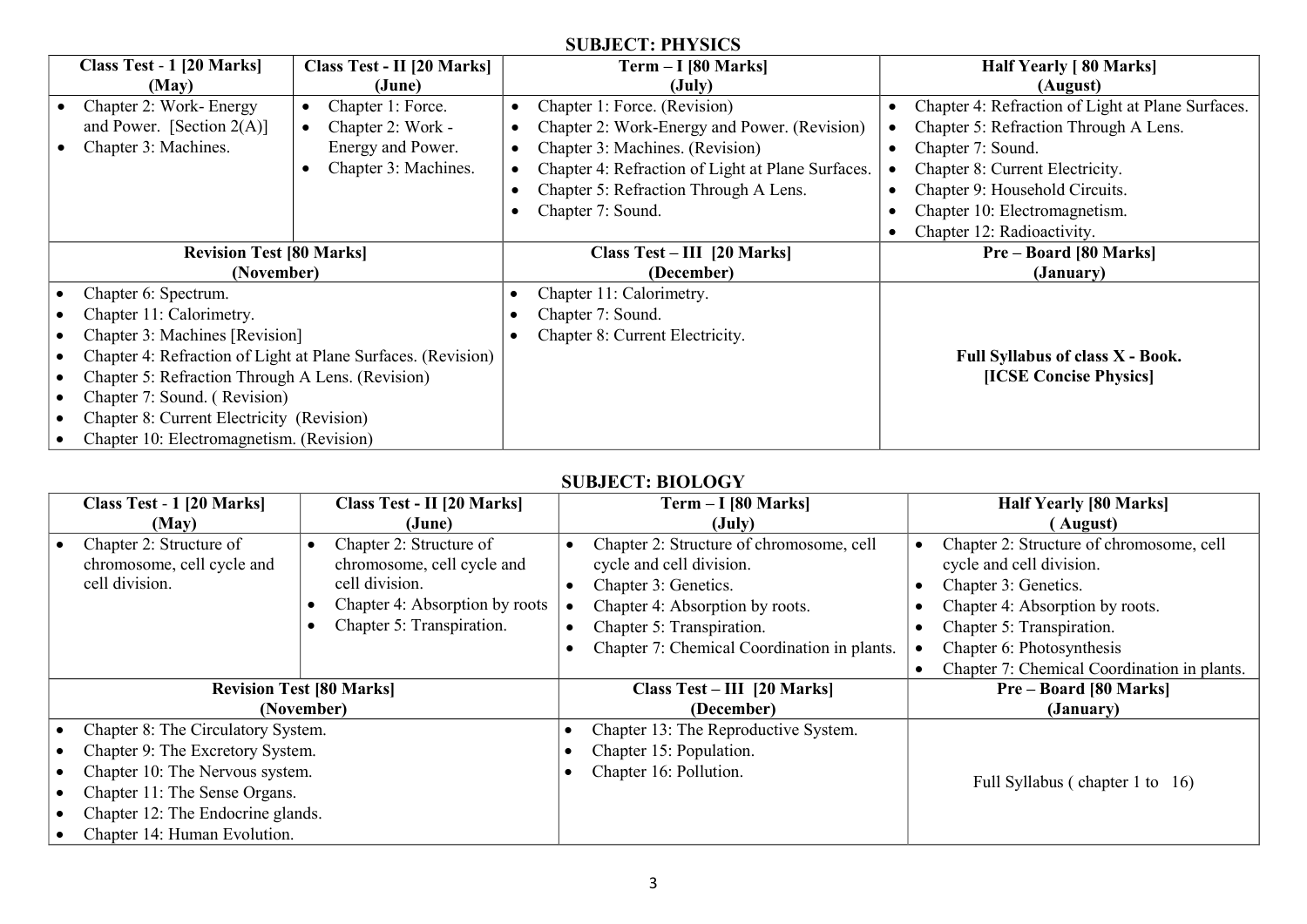#### **SUBJECT: ECONOMIC APPLICATIONS**

| $Term - I [100 Marks]$                       | <b>Half Yearly [100 Marks]</b>                |  |
|----------------------------------------------|-----------------------------------------------|--|
| $(\mathrm{July})$                            | (August)                                      |  |
| 1. Elementary Theory of Demand               | 6. State and Economic Development             |  |
| 2. Elasticity of Demand                      | 7. Meaning and Functions of Money             |  |
| 3. Theory of Supply                          | 4. Factors of Production (Revision)           |  |
| 4. Factors of Production                     | 5. Nature and Structure of Markets (Revision) |  |
| 5. Nature and Structure of Markets           | 1. Elementary Theory of Demand (Revision)     |  |
|                                              | 2. Elasticity of Demand (Revision)            |  |
| <b>Revision Test [100 Marks]</b>             | <b>Pre-Board [100 Marks]</b>                  |  |
| (November)                                   | (January)                                     |  |
| 8. Commercial Banks                          |                                               |  |
| 9. Central Banks                             |                                               |  |
| 10. Inflation                                |                                               |  |
| 6. State and Economic Development (Revision) | <b>FULL SYLLABUS</b>                          |  |
| 7. Meaning and Functions of Money (Revision) |                                               |  |
| 3. Theory of Supply (Revision)               |                                               |  |

### **SUBJECT: COMPUTER APPLICATIONS [Book - Computer Applications (A Textbook for Class X)]**

| $Term - I$ [100 Marks]                                                      | <b>Half Yearly [100 Marks]</b>                                       |
|-----------------------------------------------------------------------------|----------------------------------------------------------------------|
| $(\mathrm{July})$                                                           | (August)                                                             |
| Chapter 1 – Revising Basic Java Concepts                                    | Chapter 1 – Revising Basic Java Concepts                             |
| Chapter $2$ – Class as Basis of All Computations                            | Chapter $2$ – Class as Basis of All Computations                     |
| Chapter 3 – User-Defined Methods                                            | Chapter 3 – User-Defined Methods                                     |
| Chapter $4$ – Constructors                                                  | Chapter $4$ – Constructors                                           |
| Chapter $7 -$ Arrays Extra $- i$ ) Programming in Java (Array, Switch-case, | Chapter $6$ – Encapsulation                                          |
| Number, Pattern, Series)                                                    | Chapter $7 -$ Arrays                                                 |
| ii) Prefix – Postfix and Outputs of Code – Snippets                         | Extra –(i) Programming in Java (Array, Switch-case, Number, Pattern, |
|                                                                             | Series)                                                              |
|                                                                             | (ii) Prefix – Postfix and Outputs of Code – Snippets                 |
| <b>Revision Test [100 Marks]</b>                                            | <b>Pre-Board [100 Marks]</b>                                         |
| (November)                                                                  | (January)                                                            |
| Full ICSE Syllabus (Chap 1 to Chap 8) including – Chapter 5 - Using Library |                                                                      |
| Classes                                                                     | <b>Full ICSE Syllabus</b>                                            |
| Chapter $8 -$ String Handling                                               | Full <b>ICSE</b> Syllabus (Chap 1 to Chap 8)                         |
| (Note: Chap $5 & 8$ were not done in Half Yearly)                           |                                                                      |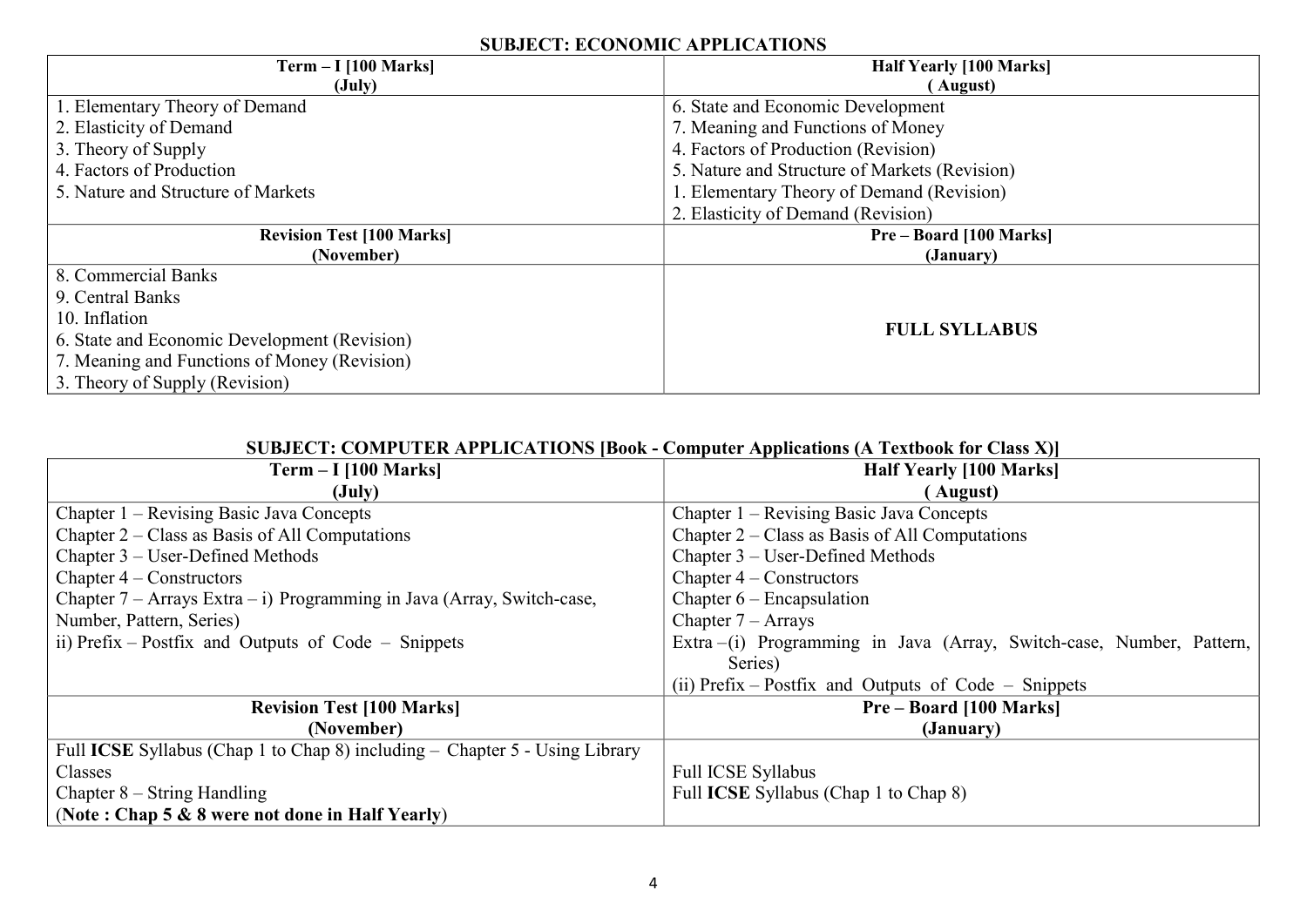### **SUBJECT: MATHEMATICS**

| Class Test - 1 [20 Marks]        | Class Test - II [20 Marks]      | $Term - I [80 Marks]$                    | <b>Half Yearly [80 Marks]</b>            |
|----------------------------------|---------------------------------|------------------------------------------|------------------------------------------|
| (May)                            | (June)                          | $(\mathrm{July})$                        | (August)                                 |
| 2. Banking                       | 4. Linear Inequations           | 1. GST                                   | 13. Section and mid point formula        |
| 3. Shares and Dividends          | 7. Ratio and Proportion         | 5. Quadratic Equations                   | 16. Loci                                 |
| 25. Probability                  | 12. Reflection                  | 6. Solving Problems                      | 21. Trigonometrical ratio and Identities |
|                                  |                                 | 8. Remainder and Factor Theorem          | 18. Tangents and intersecting chords     |
|                                  |                                 | 9. Matrices                              | 2. Banking                               |
|                                  |                                 | 10. Arithmetic Progression               | 3. Shares and Dividends                  |
|                                  |                                 | 17. Circles                              | 4. Linear Inequations                    |
|                                  |                                 | 7. Ratio and Proportion                  | 9. Matrices                              |
|                                  |                                 | 2. Banking                               | 12. Reflection                           |
|                                  |                                 | 4. Linear Inequations                    | 25. Probability                          |
|                                  | <b>Revision Test [80 Marks]</b> | Class Test – III [20 Marks]              | <b>Pre-Board [80 Marks]</b>              |
|                                  | (November)                      | (December)                               | (January)                                |
| 15. Similarity                   |                                 | 11. Geometrical Progression              |                                          |
| 19. Construction                 |                                 | 14. Equation of a straight line          |                                          |
| 22. Height and Distance          |                                 | 21. Trigonometrical ratio and Identities | Full Syllabus (Chapter $1-25$ )          |
| 14. Equation of a straight line  |                                 |                                          |                                          |
| 23. Graphical representation     |                                 |                                          |                                          |
| 24. Measures of Central tendency |                                 |                                          |                                          |
| 20. Cylinder, Cone and Sphere    |                                 |                                          |                                          |

## **SUBJECT: CHEMISTRY**

| <b>Class Test - I [20 Marks]</b>                  | <b>Class Test - II [20 Marks]</b>                        | $Term - I [80 Marks]$                      | <b>Half Yearly [80 Marks]</b>                   |
|---------------------------------------------------|----------------------------------------------------------|--------------------------------------------|-------------------------------------------------|
| (May)                                             | (June)                                                   | (July)                                     | (August)                                        |
| Ch 1. Periodic Table,                             | Ch <sub>2</sub> . Chemical bonding                       | Ch 2. Chemical bonding (Revision), Ch      | Ch 5. Mole concept and Stoichiometry,           |
| Periodic properties and                           |                                                          | 3. Acid, Base and salts, Ch 4. Analytical  | Ch 6. Electrolysis (Revision), Ch 8. Study of   |
| variations of properties.                         |                                                          | Chemistry, Ch 6. Electrolysis              | compounds-A-Hydrogen Chloride, Ch 9. Study of   |
|                                                   |                                                          |                                            | compounds-B-Ammonia, Ch 10. Study of componds - |
|                                                   |                                                          |                                            | C-Nitric acid                                   |
|                                                   | <b>Revision Test [80 Marks]</b>                          | <b>Class Test - III [20 Marks]</b>         | <b>Pre-Board [80 Marks]</b>                     |
|                                                   | (November)                                               | (December)                                 | (January)                                       |
| Ch 5. Mole concept and stoichiometry (Revision)   |                                                          | Ch 12. Organic Chemistry – E Alcohols, $F$ |                                                 |
| Ch 7. Metallurgy, Ch 11. Study of compounds $- D$ |                                                          | - carboxylic acids                         |                                                 |
| (Sulphuric acid)                                  |                                                          |                                            | Full Syllabus                                   |
|                                                   | Ch 12. Organic chemistry $-A$ – Organic compounds, $B$ – |                                            |                                                 |
| Alkanes, C- Alkenes, $D -$ Alkynes                |                                                          |                                            |                                                 |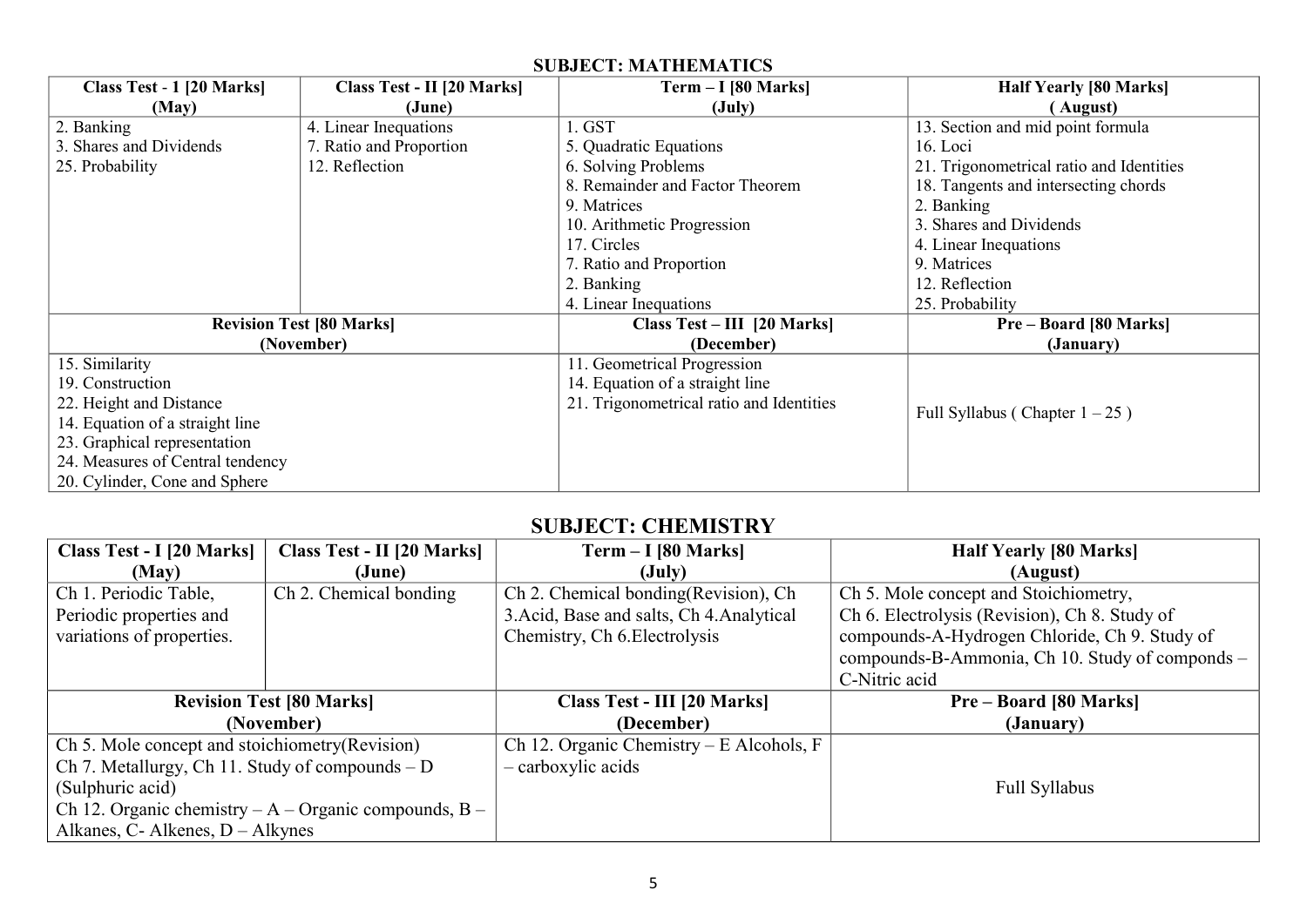#### **SUBJECT: HISTORY AND CIVICS**

| Class Test - I                                          | <b>Class Test - II</b>                                                 |                                         | $Term - I [80 Marks]$                               |                                                               |                                                                  |  |
|---------------------------------------------------------|------------------------------------------------------------------------|-----------------------------------------|-----------------------------------------------------|---------------------------------------------------------------|------------------------------------------------------------------|--|
| [20 Marks]                                              | $[20$ Marks]                                                           |                                         | $(\text{July})$                                     |                                                               | <b>Half Yearly [80 Marks]</b>                                    |  |
| (May)                                                   | (June)                                                                 |                                         |                                                     |                                                               | (August)                                                         |  |
| <b>HISTORY:</b>                                         | <b>HISTORY:</b>                                                        | <b>HISTORY:</b>                         |                                                     | <b>HISTORY:</b>                                               |                                                                  |  |
| <b>Chapter 5: Muslim</b>                                | <b>Chapter 7: National</b>                                             |                                         | Chapter 9: Subash Chandra Bose, forward             | <b>Chapter 12:</b> Rise of Dictatorship: Fascism in Italy and |                                                                  |  |
| League and its                                          | Movement: 1919-1934.                                                   |                                         | bloc and the Indian National Army.                  | Nazism in Germany.                                            |                                                                  |  |
| objectives.                                             | <b>Chapter 8: The Cripps</b>                                           |                                         | Chapter 10: Independence and the partition          |                                                               | Chapter 2 (Revision): Factor leading to the growth of            |  |
| Chapter 6:                                              | Mission and the Quit India                                             | of India.                               |                                                     |                                                               | Nationalism and the foundation of the Indian National            |  |
| National Movement                                       | Movement.                                                              |                                         | Chapter 11: The First World War.                    | Congress.                                                     |                                                                  |  |
| during the first                                        |                                                                        |                                         | <b>Chapter 1 (Revision): The First War of</b>       |                                                               | <b>Chapter 3 (Revision):</b> Objectives and methods of struggle  |  |
| World War-                                              |                                                                        | Independence.                           |                                                     | of the Early Nationalists.                                    |                                                                  |  |
| Lucknow Part and                                        |                                                                        |                                         |                                                     |                                                               | <b>Chapter 4 (Revision):</b> Second phase of the Indian National |  |
| other developments.                                     |                                                                        | <b>CIVICS:</b>                          |                                                     | Movement partition of                                         |                                                                  |  |
|                                                         |                                                                        | <b>Chapter 1: The Union Parliament.</b> |                                                     | Bengal and other developments.                                |                                                                  |  |
|                                                         |                                                                        |                                         | Chapter 2: The Union Executive: The                 |                                                               |                                                                  |  |
|                                                         |                                                                        | President and the Vice President.       |                                                     | <b>CIVICS:</b>                                                |                                                                  |  |
|                                                         |                                                                        |                                         | <b>Chapter 3:</b> The Union Executive: The Prime    |                                                               | <b>Chapter 4:</b> The Union Judiciary: The Supreme Court.        |  |
|                                                         |                                                                        |                                         | Minister, the Union Cabinet and the Council         |                                                               | <b>Chapter 1( Revision): The Union Parliament.</b>               |  |
|                                                         |                                                                        | of Minister's.                          |                                                     |                                                               | <b>Chapter 2( Revision):</b> The Union Executive: The President  |  |
|                                                         |                                                                        |                                         |                                                     | and the Vice President.                                       |                                                                  |  |
|                                                         | <b>Revision Test [80 Marks]</b>                                        |                                         | Class Test - III [20 Marks]                         |                                                               | <b>Pre-Board [80 Marks]</b>                                      |  |
|                                                         | (November)                                                             |                                         | (December)                                          |                                                               | (January)                                                        |  |
| <b>HISTORY:</b>                                         |                                                                        |                                         | <b>HISTORY:</b>                                     |                                                               |                                                                  |  |
| Chapter 13: The Second World War.                       |                                                                        |                                         | <b>Chapter 16:</b> The Non Aligned Movement.        |                                                               |                                                                  |  |
|                                                         | <b>Chapter 14:</b> United Nations Organisation - Origin Objectives and |                                         | Chapter 11 (Revision): The First World War.         |                                                               |                                                                  |  |
| Principal Organs.                                       |                                                                        |                                         | <b>Chapter 12 (Revision): Rise of Dictatorship.</b> |                                                               |                                                                  |  |
|                                                         | Chapter 15: Major agencies of the United Nations.                      |                                         | Fascism in Italy and Nazism in Germany.             |                                                               |                                                                  |  |
| Chapter 7 (Revision): National Movement 1919-1934.      |                                                                        |                                         |                                                     |                                                               | <b>Full Syllabus.</b>                                            |  |
|                                                         |                                                                        |                                         |                                                     |                                                               |                                                                  |  |
| <b>CIVICS:</b>                                          |                                                                        |                                         |                                                     |                                                               |                                                                  |  |
| <b>Chapter 5:</b> The State Judiciary: The High Courts. |                                                                        |                                         |                                                     |                                                               |                                                                  |  |
| Chapter 6: The Subordinate Courts.                      |                                                                        |                                         |                                                     |                                                               |                                                                  |  |
|                                                         | <b>Chapter 3 ( Revision):</b> The Union Executive: The Prime Minister, |                                         |                                                     |                                                               |                                                                  |  |
|                                                         | The Union Cabinet and the Council of Ministers.                        |                                         |                                                     |                                                               |                                                                  |  |